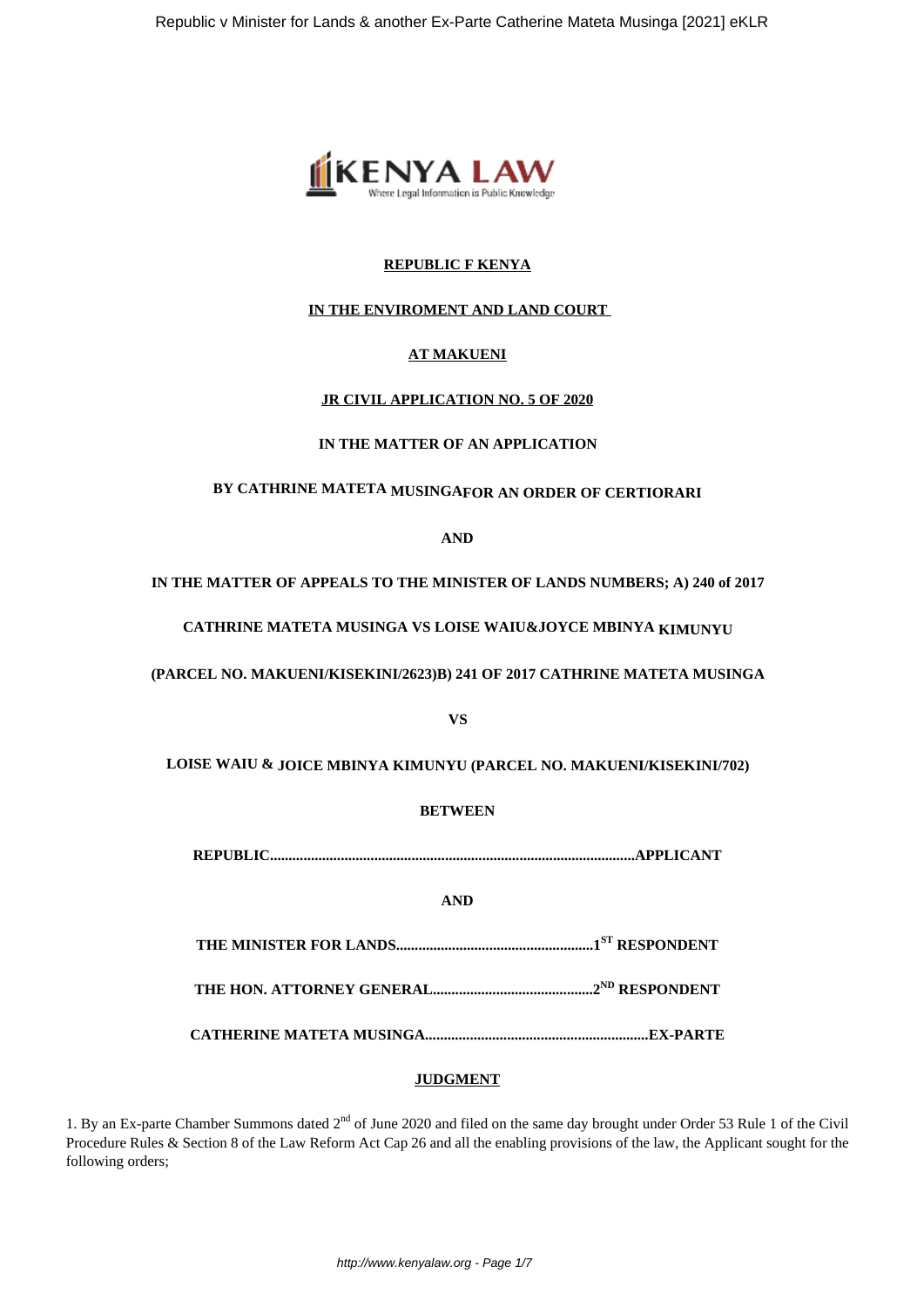**b) Spent.**

## **c) That leave be granted to the Applicant to apply for orders of Certiorari to call to this court and to quash the proceedings and decision of the 1st Respondent the minister of lands dated 7th December 2019 in minister appeal number 240 of 2017 and 241 0f 2019 both between Catherine Mateta Musinga Vs Loise Waiu and Joice Mbinya Kimuyu.**

#### **d) That the costs of this application be in the cause.**

2. According to the record, the said application was heard ex-parte on the date of filing before Hon. Justice Charles Mbogo who granted the leave to apply the order of Certiorari on the  $2<sup>nd</sup>$  of June 2020.

3. The Applicant was directed to file the substantive application within 21 days and to serve all the parties within 14 days.

4. By a Notice of Motion dated  $22^{nd}$  of June 2019 and filed on the  $23^{rd}$  of June 2019, the Applicant sought for the following orders: -

**b) That an order of certiorari do issue to bring to this court this Honourable Court for purposes of being quashed the proceedings and the decision of the 1st Respondent issued on the 7th of December in Appeals number 240 of 2017 and 241 of 2017 both between Catherine Matata Musinga versus Loise waiu and Joyce Mbinya Kimuyu.**

#### **c) That the Respondents to meet the costs of the application.**

5. The motion is premised on the Statutory Statement and the verifying affidavit of the Applicant. The Applicant stated that on the 17<sup>th</sup> of January 2017 the Land Adjudication Officer delivered a decision in objection cases number 391 and 392 regarding parcel number 3623 and land parcel number 702 Kisekani Adjudication Section.

6. That being aggrieved with part of the decision, she appealed against the decision to the Minister. The Applicant contends that Loise Waiu died on the  $6<sup>th</sup>$  of July 2016. That the appeals before the Minister proceeded in the absence of Loise Waiu which was against the rules of natural justice.

7. The Applicant also faulted the Minister for referring the dispute to the succession court without taking into account that the exparte Applicant was by virtue of the decision of the land adjudication officer Makueni the owner of part of Makueni/Kisekini/3623 and Makueni/Kisekini/702 as they were not part of the estate of Loise.

# **THE RESPONDENTS RESPONSE**

8. The Hon Attorney general entered appearance for the 1<sup>st</sup> and 2<sup>nd</sup> Respondents. The Respondents opposed the application vide the grounds of opposition filed on the  $5<sup>th</sup>$  of January 2021. The grounds are: -

#### **a) That the application herein was filed out of the time of 6 months provided for under judicial review.**

**b) That the application is frivolous, vexatious and abuse of the court process.**

**c) That the application if granted will not serve any purpose.**

**d) That the Applicants have not demonstrated any right capable of being violated arising from the action of the decision of the minister.**

#### **THE INTERESTED PARTY'S RESPONSE**

9. The interested party opposed the application vide a replying affidavit sworn on the  $27<sup>th</sup>$  of January 2021 and averred that the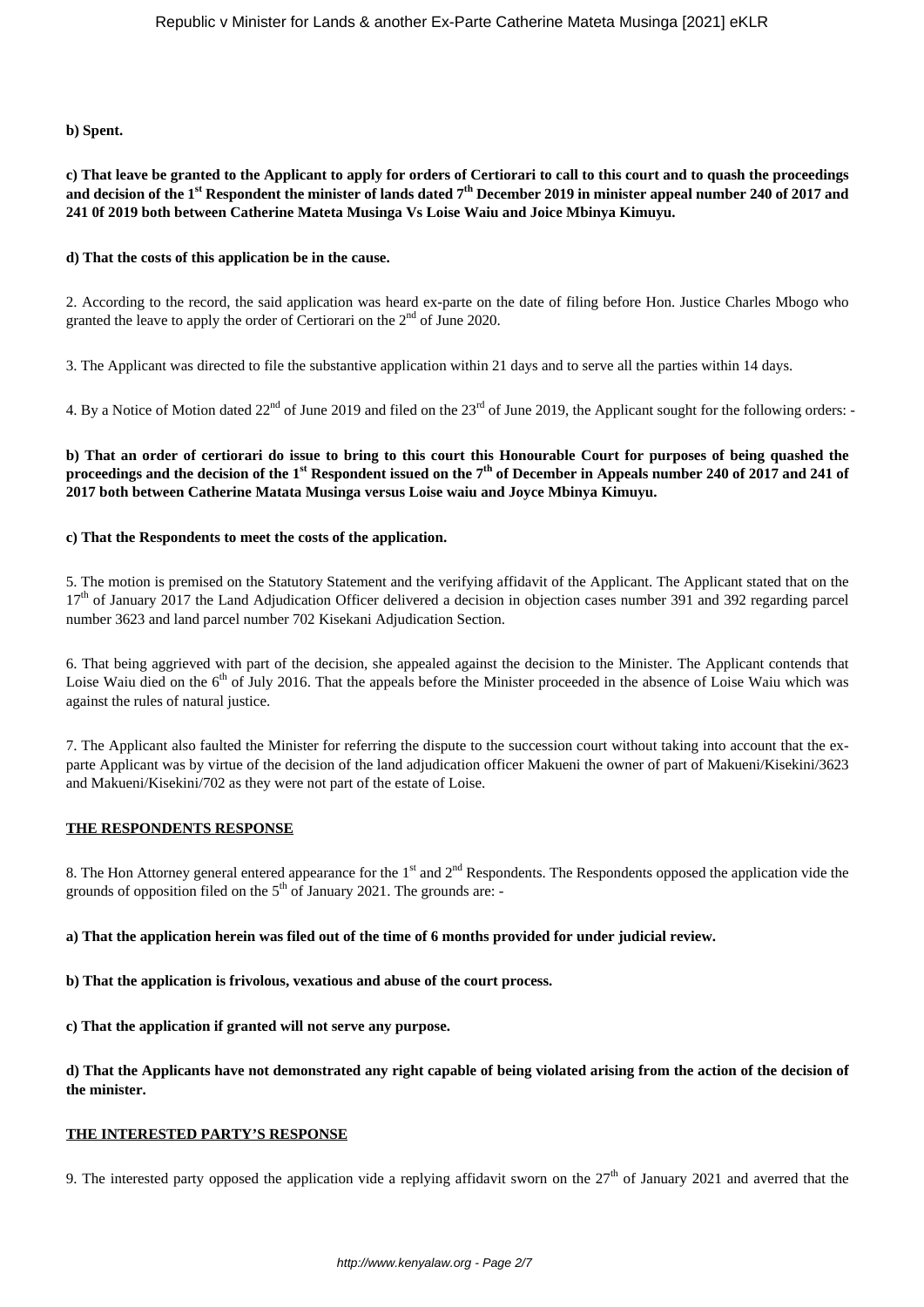application was frivolous, vexatious and a waste of the court's time.

10. She further averred that the Ex parte Applicant filed Appeal Nos. 240 and 241 of 2017 so that she could remove the name of the deceased mother from the register and become the absolute owner of NO Makueni/Kisekini/3623.

11. The application was canvassed by way of written submissions. The Applicant's written submissions were filed on the  $21<sup>st</sup>$  of October 2021. It was argued that the Appeals before the minister were null and *void abinitio* as they proceeded in the absence of the 1<sup>st</sup> Respondent who was deceased. The Ex parte Applicant contends that the proceedings in the appeals offended the rules of natural justice and that it mattered not whether the decision arrived by the minister was correct if the procedure was wrong.

12. The Ex parte Applicant relied on the decision in the case of **Pashito Holdings Limited & Another Vs Paul Nderitu Ndungu & 2 Others (1997) eKLR** in support of their submissions.

13. The Respondents filed their written submission on the  $30<sup>th</sup>$  September 2021. The Respondents argued that the application offended the provisions of order 53 of the civil Procedure Rules as read with Section 9(3) of the Law Reform Act as it was filed outside the six months' statutory period. They further submitted that the ex parte Applicant had not sought leave to file the application herein out of time.

14. The Respondents relied on the following decisions in support of their submissions:

**1) Musa Tapem (Suing as the Administrator of the Estate of the late Danger Tabim) Vs Director of land adjudication and Settlement & Another (2202) Eklr;**

**2) Gilbert Hezekiah Miya Vs Advocates Disciplinary Committee (2015) eKLR.**

**3) Rosaline Tubei & 8 Others Vs Patrick K Cheruiyot & 3 Others (2014) eKLR;**

**4) Republic Vs The Minister for Lands & Settlement & Others Mombasa HCMCA No. 1091 of 2006;**

**5) Africa Oil Turkana Limited & 2 Others Vs Edward Kings Onyancha Maina & 2 others (2016) eKLR;**

**6) Republic Vs Mwangi Nguyai & 3 Others.**

15. Through their submissions filed on the 27<sup>th</sup> of April 2021, interested party argued that when the Minister referred the matter to the succession court, he took into account all the relevant matters and that he was aware that Loise Waiu was deceased. She further submitted that the interests of that parties was not affected and thus the argument that Loise Waiu was condemned unheard was unfounded.

16. From the onset, it is important to set out the purpose of Judicial Review.

17. In the case of **Pastoli Vs Kabale District And Others (2008) 2 E.A. 300** the court set out the duty of a court in Judicial Review applications as follows: -

*"In order to succeed in an application for Judicial Review, the Applicant has to show that the decision or the act complained of is tainted with illegality, irrationality and procedural impropriety……Illegality is when the decision making authority commits an error of law in the process of taking or making the act the subject of the complaint. Acting without jurisdiction or ultra vires or contrary to the provisions of law or its principles are instances of illegality…….irrationality is when there is such gross unreasonableness in the decision taken or act done, that no reasonable authority would have made such a decision is usually in defiance of logic and acceptable moral standards……Procedural impropriety is when there is a failure to act fairly on the part of the decision making authority in the process of taking a decision. The unfairness may be in non -observance of the Rules of Natural Justice or to act with procedural fairness towards one to be affected by the decision. It may also involve failure to adhere*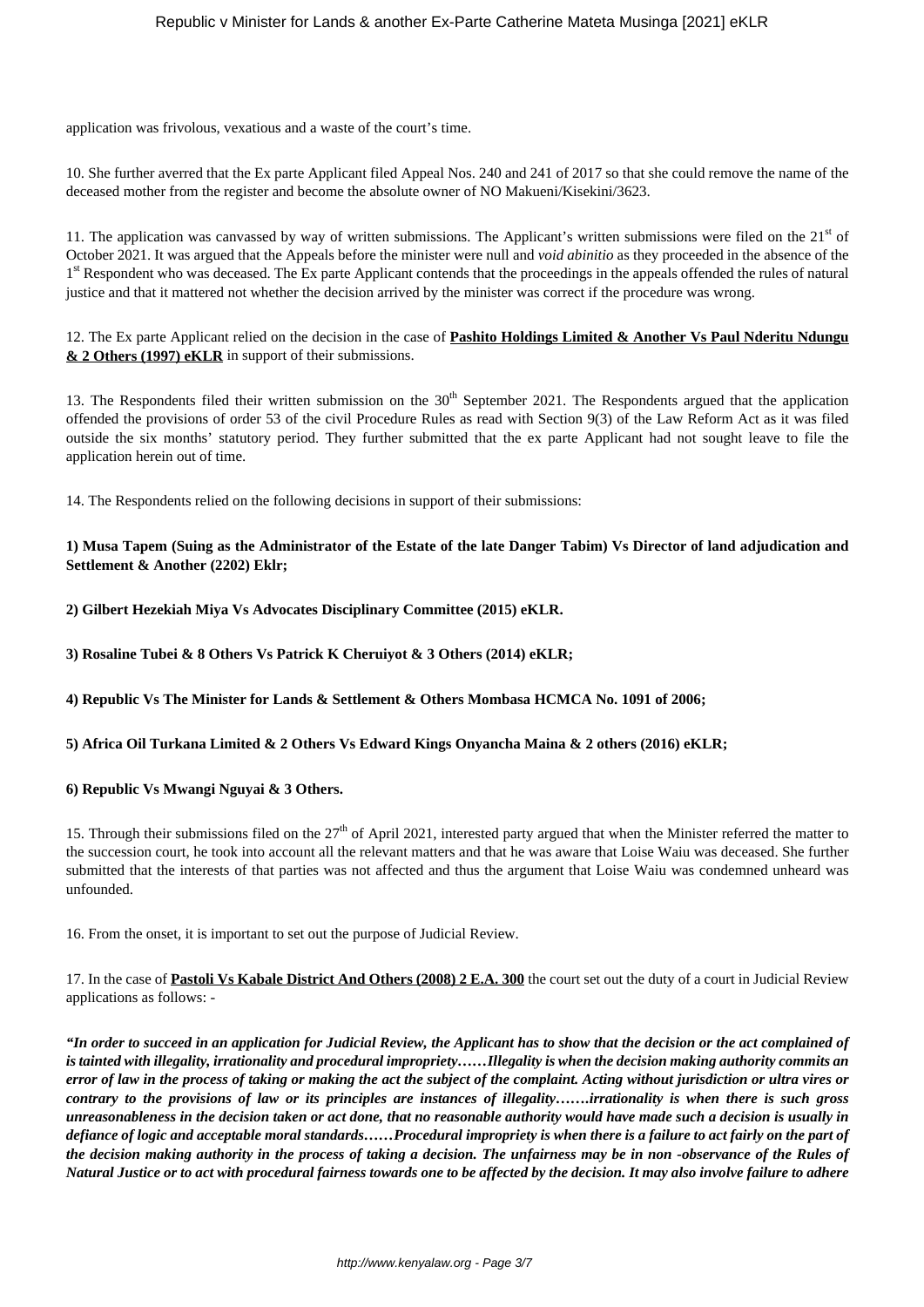*and observe procedural rules expressly laid down in a statute or legislative instrument by which such authority exercises jurisdiction to make a decision."*

18. In the case of **Municipal Council of Mombasa Vs Republic Umoja Consultants Ltd Civil Appeal No. 185 of 2007 (2002) eKLR** the court of appeal set out the parameters in applications for JR and held that: -

*"The court would only be concerned with the process leading to the making of the decision. how was the decision arrived at. Did those who made the decision have power i.e. jurisdiction to make it. Were the provisions affected by the decision heard before it was made. In making the decision, did the decision maker take into account relevant matters or did the take into account irrelevant matters. These are the kind of questions a court hearing a matte by way of Judicial review is concerned with and such court is not entitled to act as a court of appeal over the decider. Acting as an appeal court over the decider would involve going into the merits of the decision itself – such as whether this was or there was no sufficient evidence to support the decision and that as we have said, is not the province of Judicial Review."*

19. The court has considered the Applicant's notice of motion, the Statutory Statement, the Verifying Affidavit, the Respondents response, the interested party's replying affidavit as well as the written submissions on record The court has also considered the exhibits annexed to the various affidavits on record and is of the opinion that the following issues arise for determination;

*a) Whether the claim by the ex-parte Applicant is incompetent for being time barred.*

*b) Whether the decision by the minister offends the principles of natural justice.*

## **Whether the claim by the Ex parte Applicant is incompetent for being filed out of time.**

20. Order 53 Rule 2 of the Civil Procedure Rules as read with Section 9 (3) of the Law Reform Act provides for the time limits within which an application can be filed.

21. Order 53 Rule 2 of the Civil Procedure Rules provides that: -

*"Leave shall be granted to apply for an order of certiorari to remove any judgment, order, decree, conviction or other proceedings for the purpose of its being quashed, unless the application foe leave is made not later than 6 months after the date of the proceedings or such shorter period as may be described by any act; and where the proceeding is subject to appeal and a time is limited by the law for the bringing of the appeal, the judge may adjourn the application for leave until the appeal is determined or the time."*

22. Section 9(3) of the Law Reform Act provides that: -

*"In the case of an application for an order of certiorari to remove any judgment, order, decree, conviction or other proceedings, for purpose of its being quashed, leave shall not be granted unless the application for leave is made not later than six months after the date of that judgment, order, decree, conviction or other proceedings or such period as may be prescribed under any written law….."*

23. The Respondents through their written submissions submitted that the Ex parte Applicant filed the application after the lapse of the statutory six months' period provided in Order 53 of the Civil Procedure Rules as read with Section (9) of the Law Reform Act.

24. Counsel further submitted that no leave was sought to file the judicial review application. Counsel urged the court to dismiss the application and relied on the following authorities where similar applications were dismissed for being filed out of time.

25. The Ex parte Applicant submitted that the application for leave was filed within six months from the date of the impugned decision by the Minister.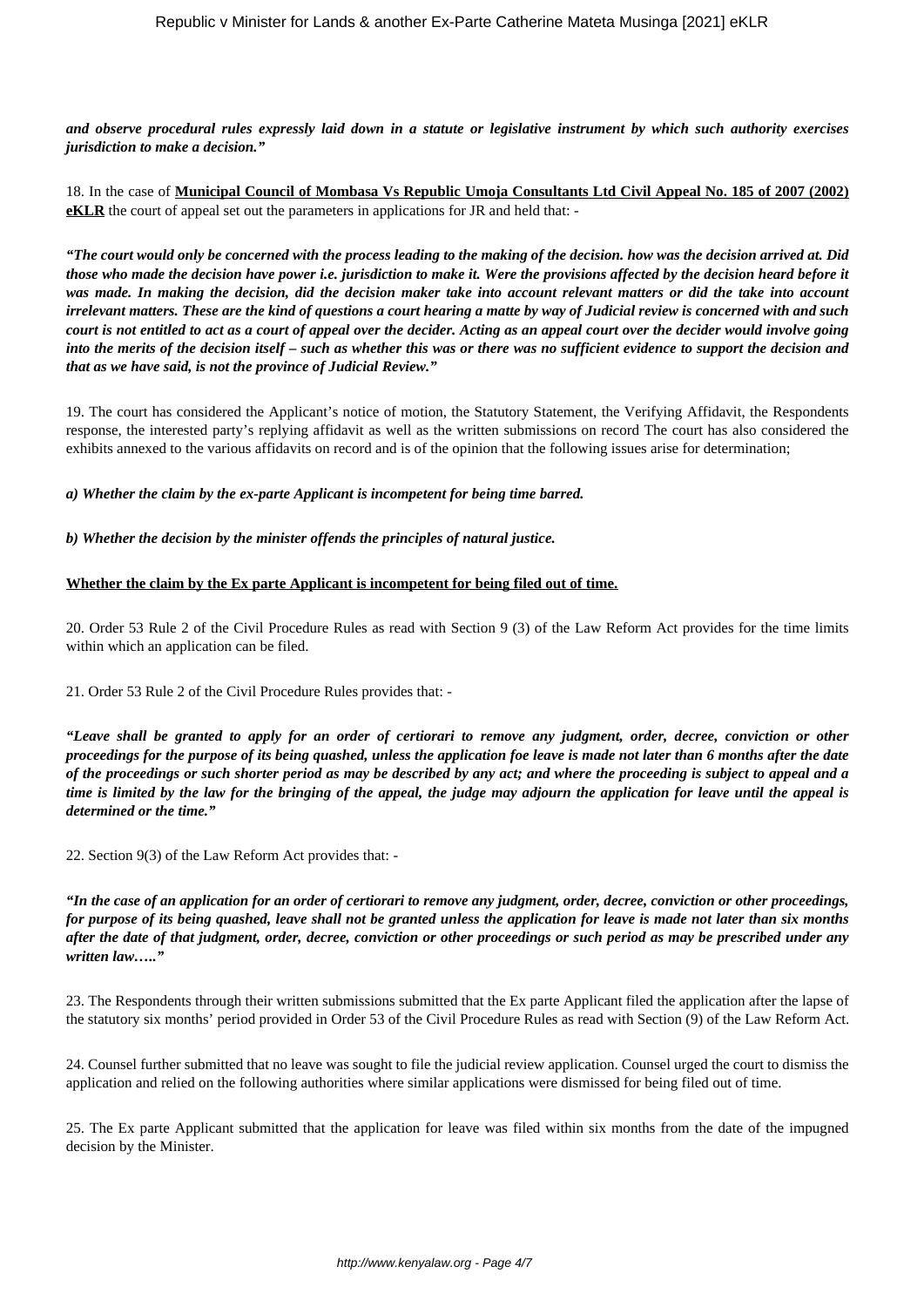26. I have carefully perused the court record and I find that the chamber summons application that sought for leave to file the application herein for an order for Certiorari against the two decisions by the Minister was filed on the  $2<sup>nd</sup>$  of June 2020. The decisions complained of were delivered on the  $7<sup>th</sup>$  of December 2019. The application was filed within the statutory time limits.

27. Having found that the application was filed five days before the expiry of the statutory period, I find that the application was filed within the stipulated time.

## **Whether the proceedings and determination by the Minister offend the rules of natural justice.**

28. In **Halbury Law of England 5th Edition 2021 Vol 61 at para 639,** it states: -

## *"The rule that no person is to be condemned unless that person has been given prior notice of the allegations against him and a fair opportunity to be heard (the audi alterman partem rule) is a fundamental rule of justice."*

29. The Ex parte Applicant filed objection to the Land Adjudication officer in case number 391 and 392 against Loise Waiu and Joyce Mbinya regarding land parcels 3623 and 702 Kisekani Adjudication Section. Being aggrieved with the decision of the Land Adjudication Officer, she filed Appeals number 240 of 2017 and 241 of 2017 before the Minister. It is not in dispute that the minister was by virtue of the provisions of Section 29 of the Land Adjudication Act empowered to hear appeals.

30. The Applicant herein contends that the Appeals were null and void since at the time they were lodged, one of the defendants namely Loise Waiu was deceased. A copy of the death certificate indicates that she passed away on the 6<sup>th</sup> of July 2016. She avers that at the time of hearing of the Appeals, the Estate of Loise Waiu was not represented in the proceedings. She submits that the said proceedings and determination must be quashed whether the decision reached was correct as the procedure offends the rules of natural justice.

31. She further contends that the referral of the dispute to the succession court was wrong as the ex parte Applicant was already the part owner of Makueni/Kisekini/3623 and 702 therefore those parts could not be subjected to succession.

32. The Interested Party submitted that the Ex parte Applicant had not demonstrated any grounds to warrant a judicial review and that the application was unmerited and an abuse of the court process. He further submitted the Minister decision took into account the fact that Loise Waiu was deceased and referred the parties to the succession court.

33. He further submitted that the Minister having not determined the interests of the parties in the Appeal, it could not be said that the deceased was condemned unheard. That furthermore, the decision did not affect the right of the estate of the deceased.

34. I have carefully scrutinized the proceedings and the decision by the minister and I find that the appeals were lodged by the Ex parte Applicant against Loise Mutevu and Joice Mbinya Kimuyu. The Respondents are mother and sister in law to the ex parte Applicant respectively. By the time she filed the Appeal one of the parties namely Loise mutevu was deceased.

35. I have looked at the Appeals proceedings before the Minister and I note that the Ex parte Applicant and the  $2<sup>nd</sup>$  Respondent actively participated in the proceedings therein. The Minister rendered his decision in appeals number 240 and 241 of 2017 on the 7<sup>th</sup> of December 2019.

36. The Ex parte Applicant submitted that the hearing and determination in appeal number 240 and 241 of 2017 before the Minister offends the rules of natural justice as the estate of Loise Waiu was not represented.

37. The court takes the view that in order to undertake legal proceedings in a court of law on behalf of a deceased person, there must be a personal representative in respect to the estate of the deceased. From the proceedings and determination before the Minister, the Estate of Loise Waiu was not represented as required.

38. I am in agreement with Counsel for the ex parte Applicant that the deceased was not represented in the proceedings before the Minister. In **Msaga Vs Chief Justice & 7 others NBI HCMA No. 1062**, the could held that: -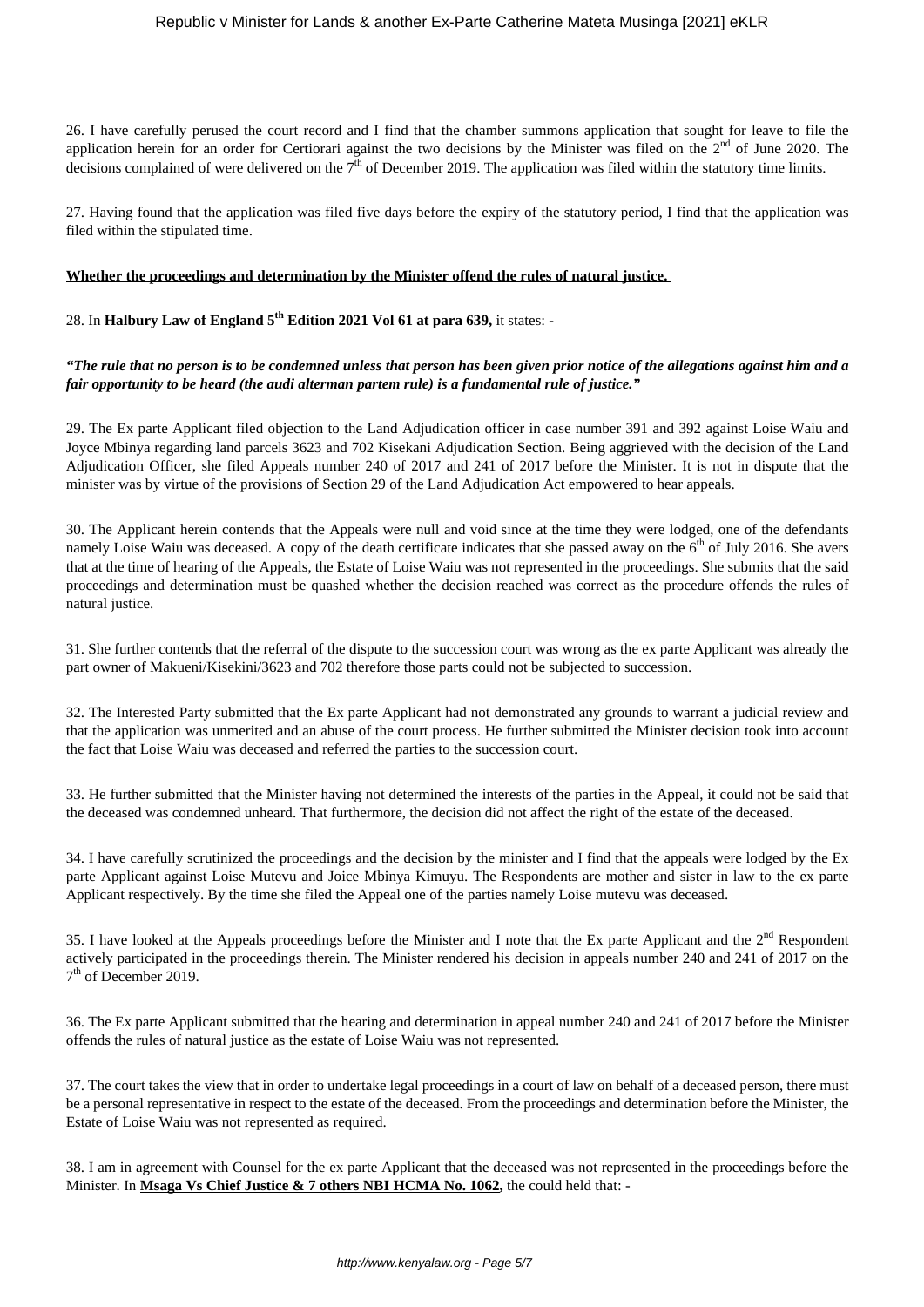*"The court observes firstly that the rules of natural justice "audi alterem partem" hear the other party, that no man/woman may be condemned unheard are deeply rooted in the English common law and have been transplanted by reason of colonialization of the globe during the hey days of the British Empire. An Essential requirement for the performance of any judicial or quasijudicial function is that the decision makers deprive himself of the views of the person who will be affected by the decision. It is indeed immaterial whether the same decision would have been arrived at in the absence of departure from the essential principle of justice. The decision must be declared to be no decision."*

39. In the case of **Onyango Oloo Vs Attorney General (1989) EA** the court of appeal held that: -

*"The principle of natural justice applies where ordinary people would reasonably expect those making the decisions which will affect others to act fairly, and they cannot act fairly and be seen to have acted fairly without giving an opportunity to be heard……There is a presumption in the interpretation of statutes that the rules of natural justice will apply and therefor the authority is required to apply the principles of natural justice. A decision in breach of natural justice is not cred by holding that the decision would otherwise have been right since the principle of natural justice is violated, it matters not the same decision would have been arrived at……."*

40. In the instant case, the Respondent was obliged not to proceed with the hearing and determination of the Appeals until the estate of Loise Waiu was represented. The court equally notes that even at the time when the decision with respect to the objection was made, Loise was deceased. The decision ought not to have been made until such a time proper legal representation had been made and presented to the adjudication officer. The adjudication officer ought not to have delivered his decision in the objection filed by the appellant herein on the grounds that one of the Respondent namely Loise Waiu was deceased.

41. It is the finding of this court that where a party has not been heard, a decision made is in breach of the rules of natural justice is null and *void abinitio*. It is my view that the rules of natural justice were flouted. The proceedings and the decision made by the 1<sup>st</sup> Respondent were null and void.

42. The upshot of the foregoing is that the court finds merit in the application for judicial review. Accordingly, the Notice of Motion dated  $22<sup>nd</sup>$  of June 2020 is hereby allowed in the following terms: -

*In the end, I find that the notice of motion dated has merit and allow it as follows;*

*a) That an order of certiorari be and is hereby issued to remove into this court and quash the decision of the 1st Respondent dated 7th December 2019 in appeals numbers 240 and 241 od 2017 relating to land parcels number 3623 and 702 between Catherine Mateta Masinga (Appellant) and Loise Waiu and Joyce Mbunya (Respondents).*

*b) Each party to bear its own costs.*

# **JUDGMENT DATED, SIGNED AND DELIVERED VIRTUALLY THIS 1ST DAY OF DECEMBER, 2021.**

**...............................**

**HON. T. MURIGI**

**JUDGE**

## **IN THE PRESENCE OF: -**

Court assistant – Mr. Kwemboi

Mathuva present for the ex parte applicant